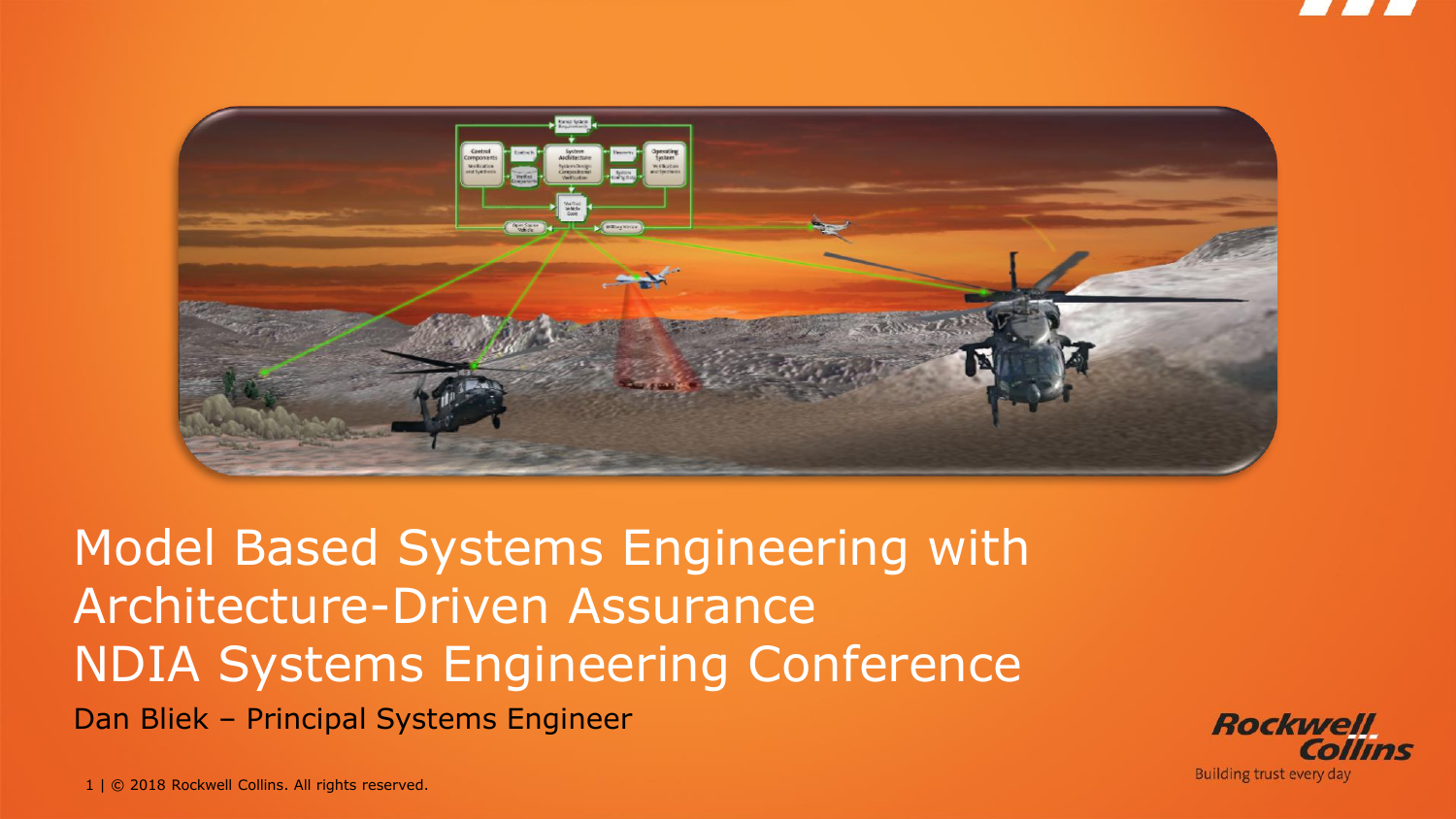

### Introduction - Change Drivers *MBSE with Architecture-Driven Assurance*

- System Size and Complexity Continue to Grow
- Late Discovery of System-Level Errors Cause Major Cost and Schedule Impacts
- **Fielding Times Have Become Unacceptably Long**
- Increased Emphasis On:
	- Operational flexibility and technical superiority with rapidly composable heterogeneous systems
	- Dramatic reductions in system fielding times
	- Increased focus on efficient integration and verification

New systems development challenges with familiar overarching theme: "Better, Faster, Cheaper"

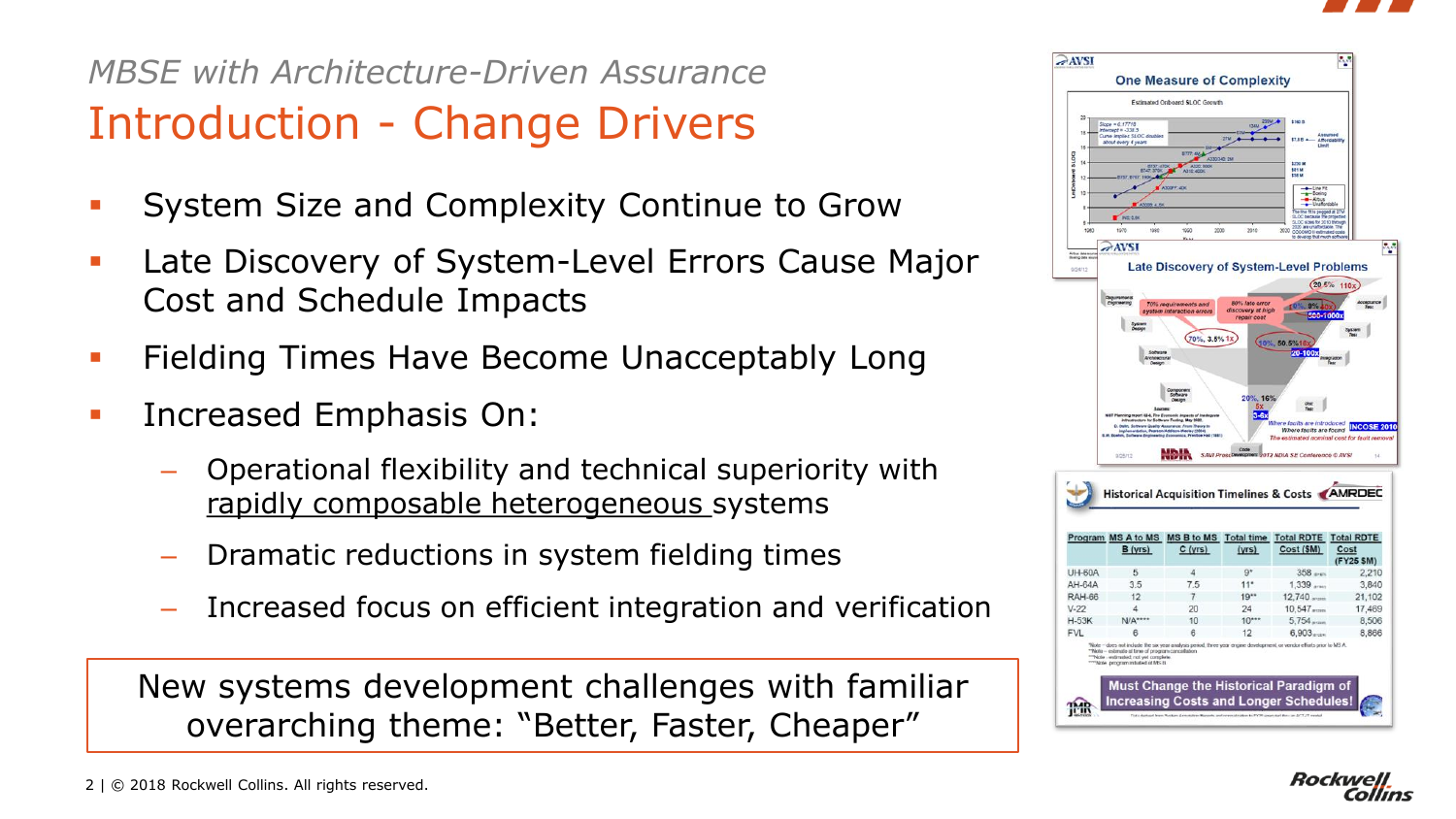

Transformational Change To System Engineering Processes And Tools

■ The Goal

- Rapidly ensure functionally correct, verifiably safe, and cyber-resilent components and systems
- **EXECUTE-Driven Assurance Simple Definition** 
	- Representing system structure (architecture) and formally expressed system behaviors (requirements) in analyzable models
	- Enabling early virtual analysis and integration of systems
- **EXECUTE:** Requires Tools That
	- Express system architecture using a semantically rich, precise and standard notation
	- Enable formally expressing and analyzing system behaviors
	- Allow formalized requirements to be attached to system hierarchy

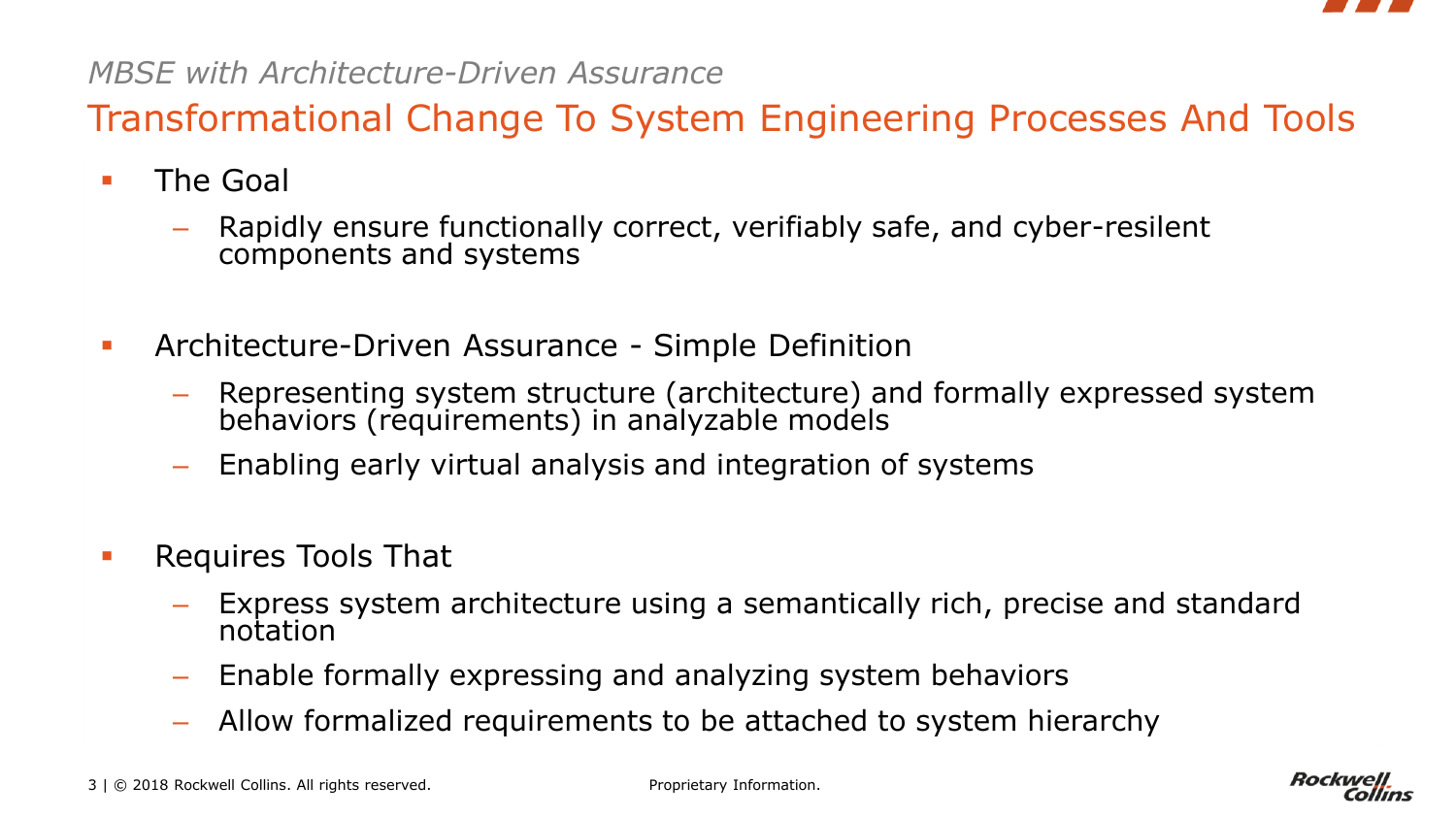

# Five Precepts of Architecture-Driven Assurance

Provably Correct Requirements

- Behavioral properties formally expressed and analyzable
- Annotate system model components with assume/guarantee contracts
- Compete, correct and necessary
- Architectural Model Is Correct
	- Identifies system components, interfaces and interactions
	- Ability to verify structural properties of the system

Components Are Correct

- Contracts are realizable (implementable)
- Implementation verified with test cases auto-generated from contracts

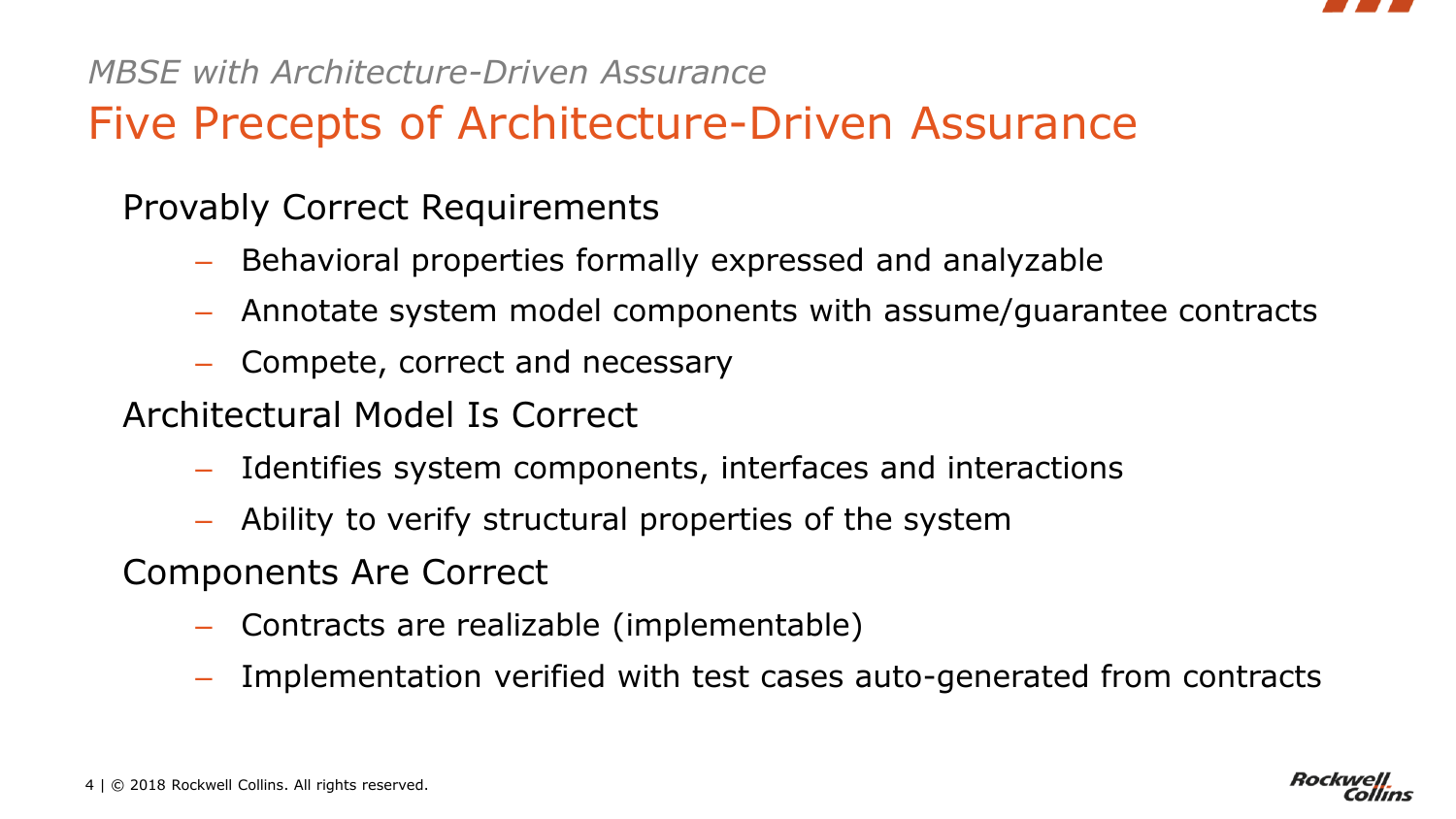

## Five Precepts of Architecture-Driven Assurance

System Implementation Corresponds to the Model

- Build what you analyze
- Generate configuration data and code directly from the model
- System Execution Conforms to the Model
	- Operating system correctly enforces constructs defined by the architectural model
	- Explicit constructs such as execution times, threads and schedules
	- Implicit constructs such as no data flow unless explicitly specified

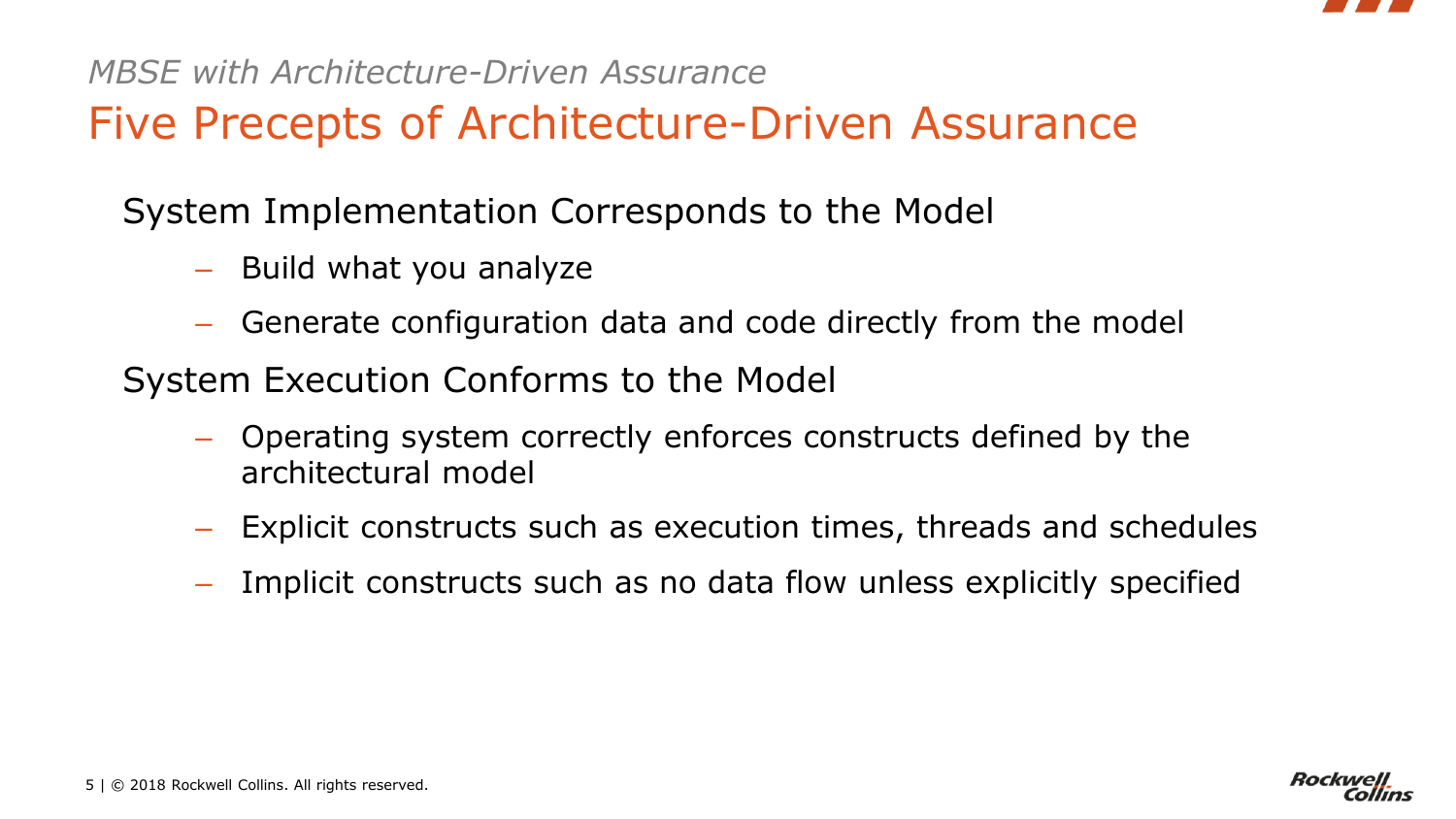

Tools for Architecture Modeling and Analysis



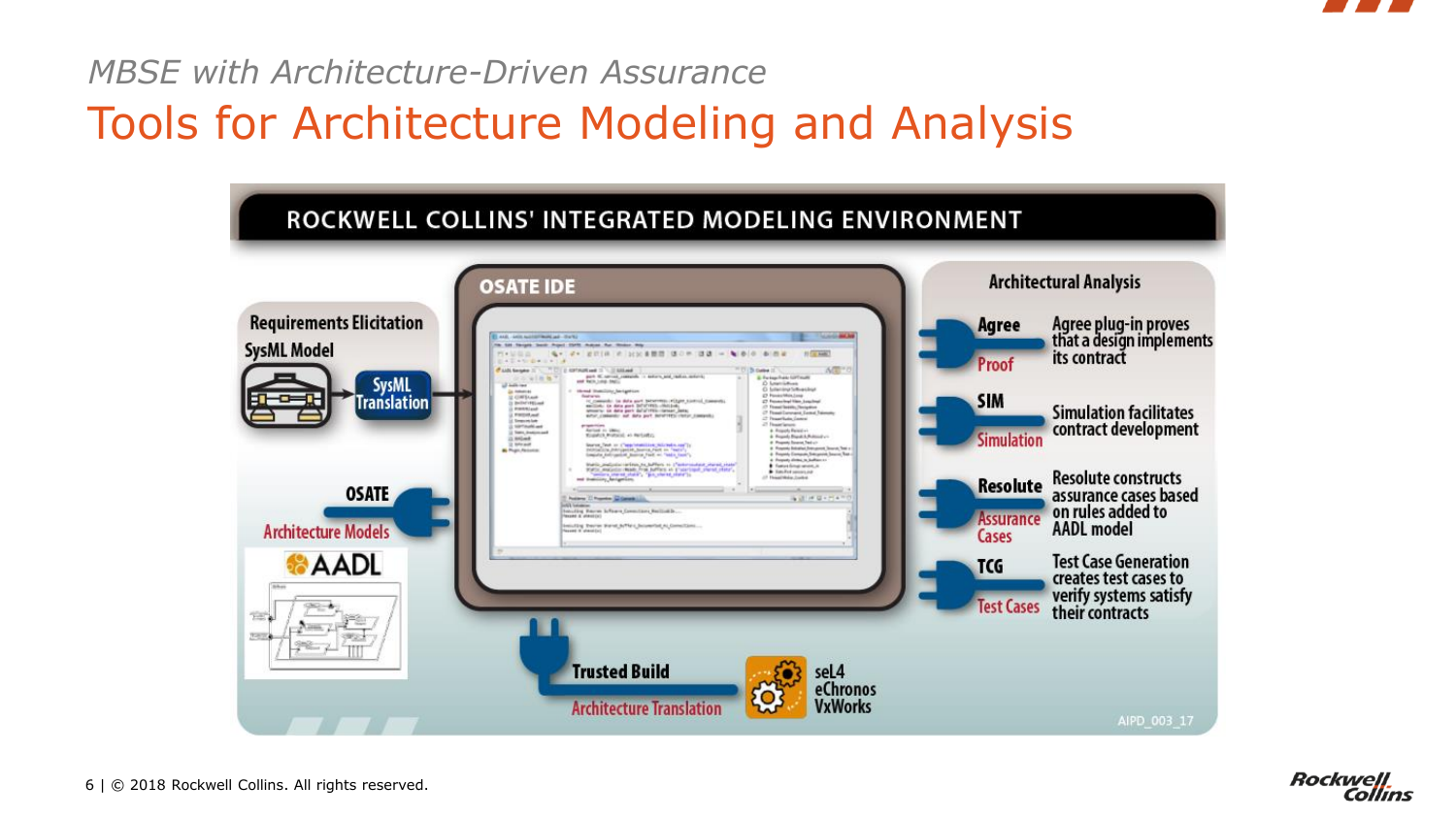

# Benefits From Architecture-Driven Assurance

- **Early Detection and Correction of Design Errors** 
	- Design time analysis with virtual integration
- **Reduced Requirements Ambiguity with Early Validation** 
	- Formal expression and analysis of requirements
- **EXECUTE:** Implementation Matches Architecture Models
	- Life-cycle cost savings; model retains value over time
- **Hierarchical Models Separating the "What" from the "How" Via Contracts** 
	- $-$  Enabler for 3<sup>rd</sup> party integration, product-line approaches, and increased reuse
- **EXECUTE:** Improved System/Product Life-Cycle Sustainment
	- Facilitate assessment of component replacement or technology insertions

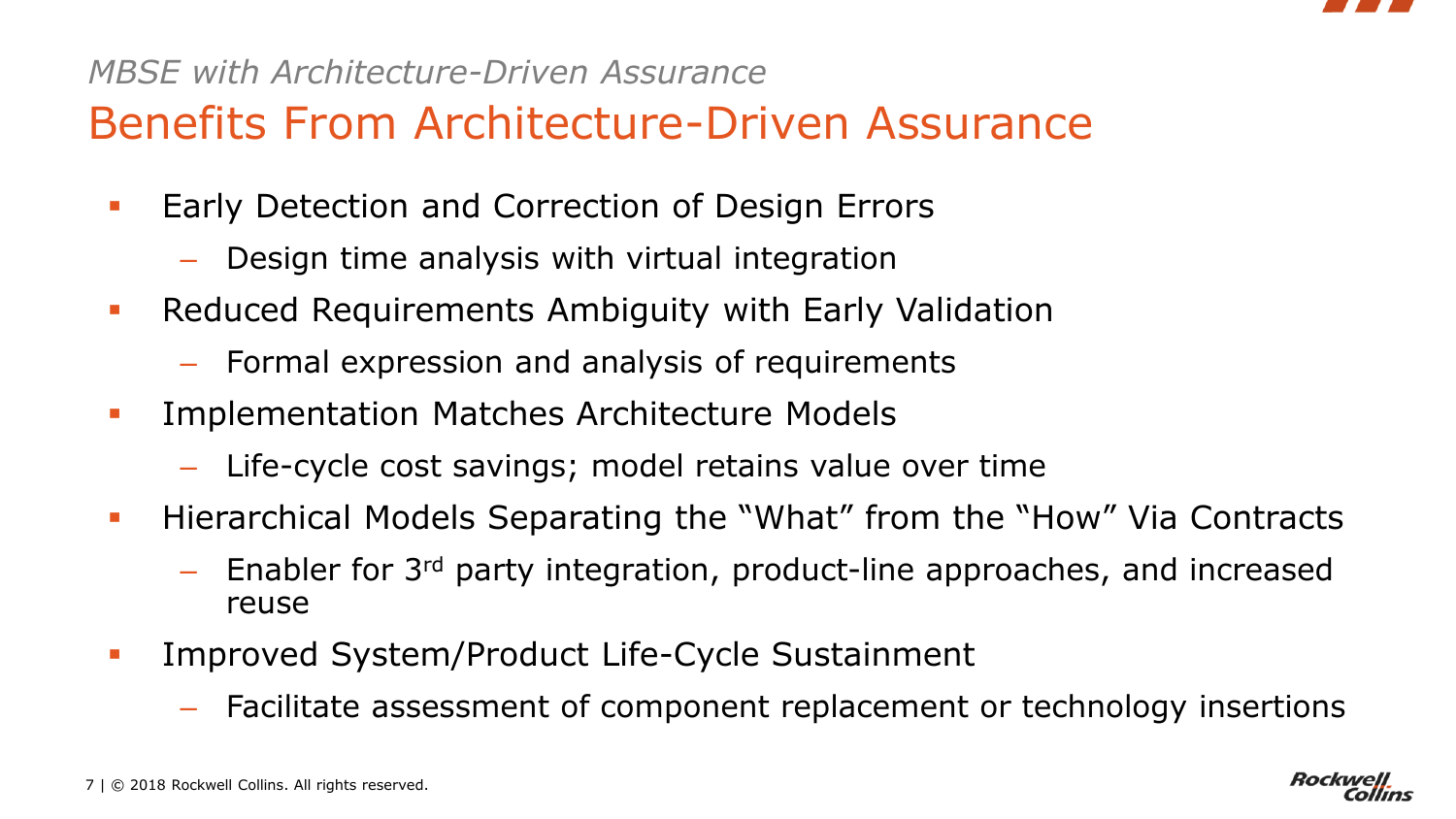

## **Conclusions** *MBSE with Architecture-Driven Assurance*

- **EXECUTE:** Technology Available Now
	- We have the technical capabilities to transform system engineering workflows
- **EXEC** Largest Impediments Are Environmental
	- Procurements based on models
	- Regulatory approvals
	- Inertia within industry to maintain status quo

Maintaining status quo for system engineering tools, methods and procurements will not support demands for increasingly complex systems with decreased fielding times.

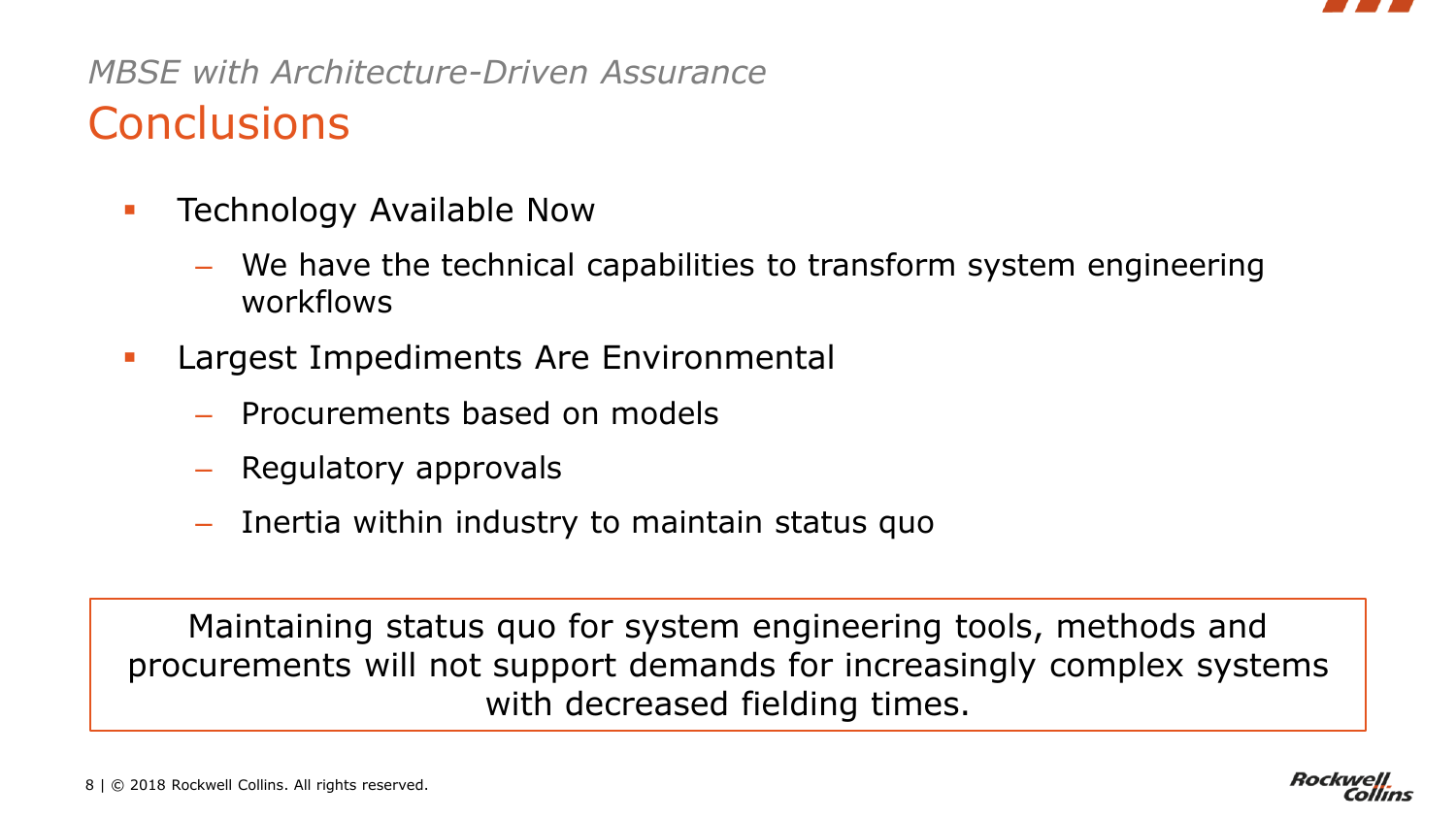

### Future Work *MBSE with Architecture-Driven Assurance*

- **Enhance and extend thru ongoing technology programs focused on:** 
	- Allowing systems engineers to design-in cyber-security throughout the development lifecycle
	- Model-based safety analysis to enable efficient verification and validation of complex safety-critical systems
	- Assurance of autonomous systems and behaviors
- **Continue technology transition by applying methods and tools to** relevant avionic systems